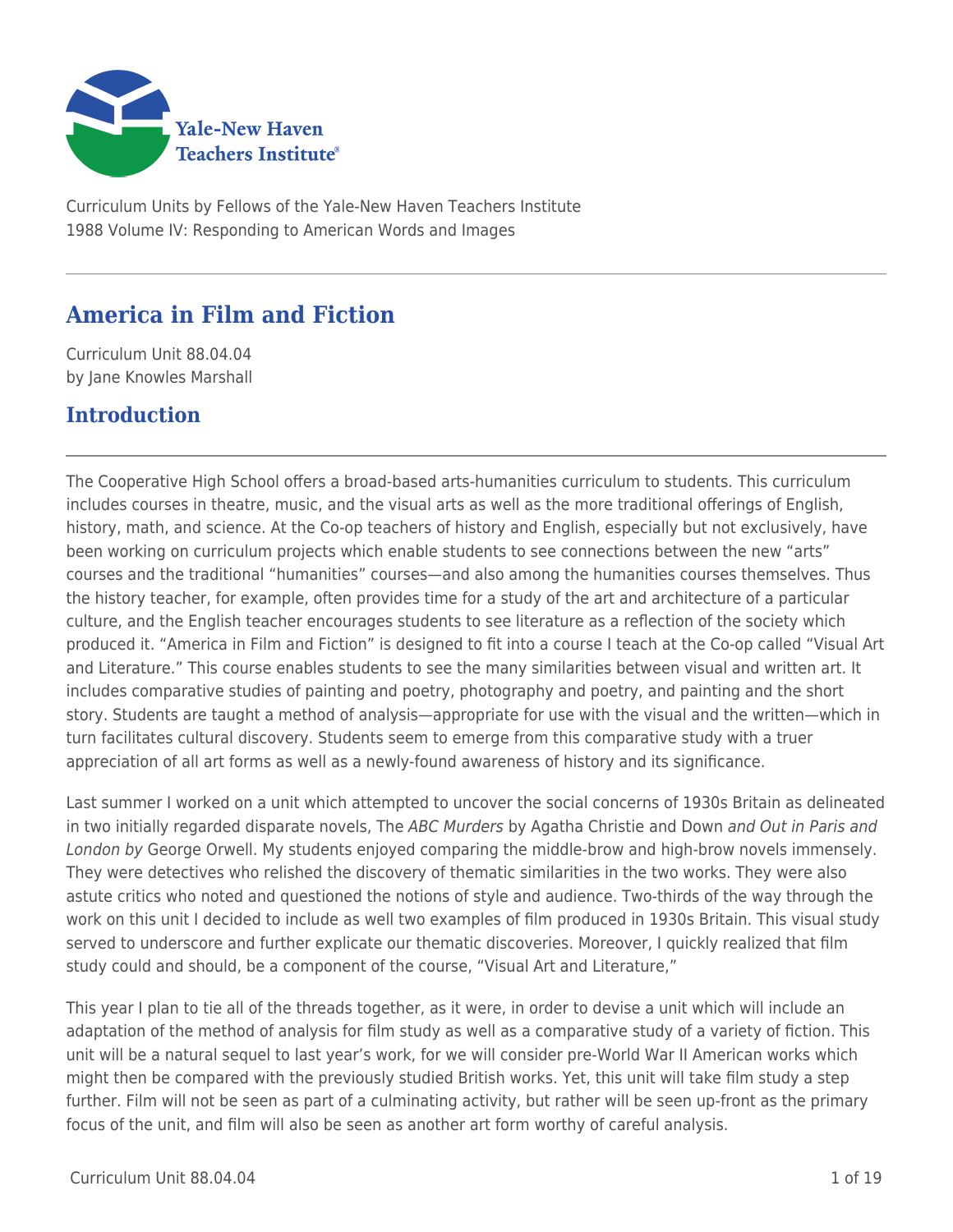#### **Overview**

The first section of this unit comprises' a mini-course in film study. Sobochack and Sobochack's excellent book, An Introduction to Film, provides an impressive blue-print for the study of the architecture of film. We will deal with two broad topics: film space and film sound. These topics encompass such elements of film as composition, movement, viewpoints, and background music. An awareness of these device will prompt student appreciation of the twentieth century art-form and/or will enable students to replace a passive and superficial acceptance of film with an active and sophisticate appraisal of its meaning. Citizen Kane has long been regarded as a technically *superior film.* I have chosen Kane as the subject for film analysis, and thus the focus of the second section of the unit, for two reasons: 1.) it was produced prior to World War II and thus fits the historical specifications mentioned previously and 2.) it is an artistically rich film which provides many examples of a variety of film devices and elements recognized by its astute creator, Orson Welles. In short, its very self-conscious depiction of what film could do renders it an archetype particularly appropriate for careful analysis.

The final section of the unit encourages students to engage in a comparative study of Citizen Kane and a variety of fiction. I believe that we will discover a similarity of theme among these works which might serve to indicate pre-World War II American concerns. Thus we will approach film and fiction with a historical bent—noting that art forms invariably mirror the societies which produce them. Yet, it is likely as well that this comparative study will enable us to discover various interpretations or transformations of theme; these transformations in turn might serve to indicate the individual insight (and genius) of each of the creators. Thus we will also approach film and fiction with a critical bent—noting that art-forms also mirror the minds and heart of the individual artists.

## **Section One: Elements of Film**

An awareness of poetic devices enables the student to better-appreciate poetry. So it is too with film. This section of the unit provides students with a film vocabulary and examples of such a vocabulary at work. It is a condensed version of several chapters of Sobochack and Sobochack's text which will be duplicated and shared with students. Teachers who may wish to use this unit are advised to read Sobochack's chapters in their entirety, for this will enable them to provide additional insight and specific examples when reviewing the hand-out with students. Prior to writing this unit I gave the teaching of film and Citizen Kane a trial run. My students had previously viewed Hitchcock's The 39 Steps and Sabotage in connection with the reading of Agatha Christie's The ABC Murders and George Orwell's Down and Out in Paris and London . (See 1987 curriculum unit.) They discovered in all of these works similar themes and/or the articulation of concerns about the class system and, in particular, delineations of the resultant isolation and manipulation of the lower classes. The use of film in this previous unit thus served to convince students that film is not simply a vehicle for entertainment, but, like literature, reflects the concerns of the society which produce it. Though teachers may not wish to use The 39 Steps or my previous unit prior to teaching this unit, it might be useful to provide students with a similar introductory exposure to film

I used the teaching of The Turn of the Screw and its movie counterpart, The Innocents, next in order to 1.) raise the topic of literary works and film adaptations and 2.) provide students with another exposure to film prior to tackling film elements and Citizen Kane. Students were provided with two professional criticisms of The Innocents to read and respond to. The critics' views as to the success of the adaptation of The Innocents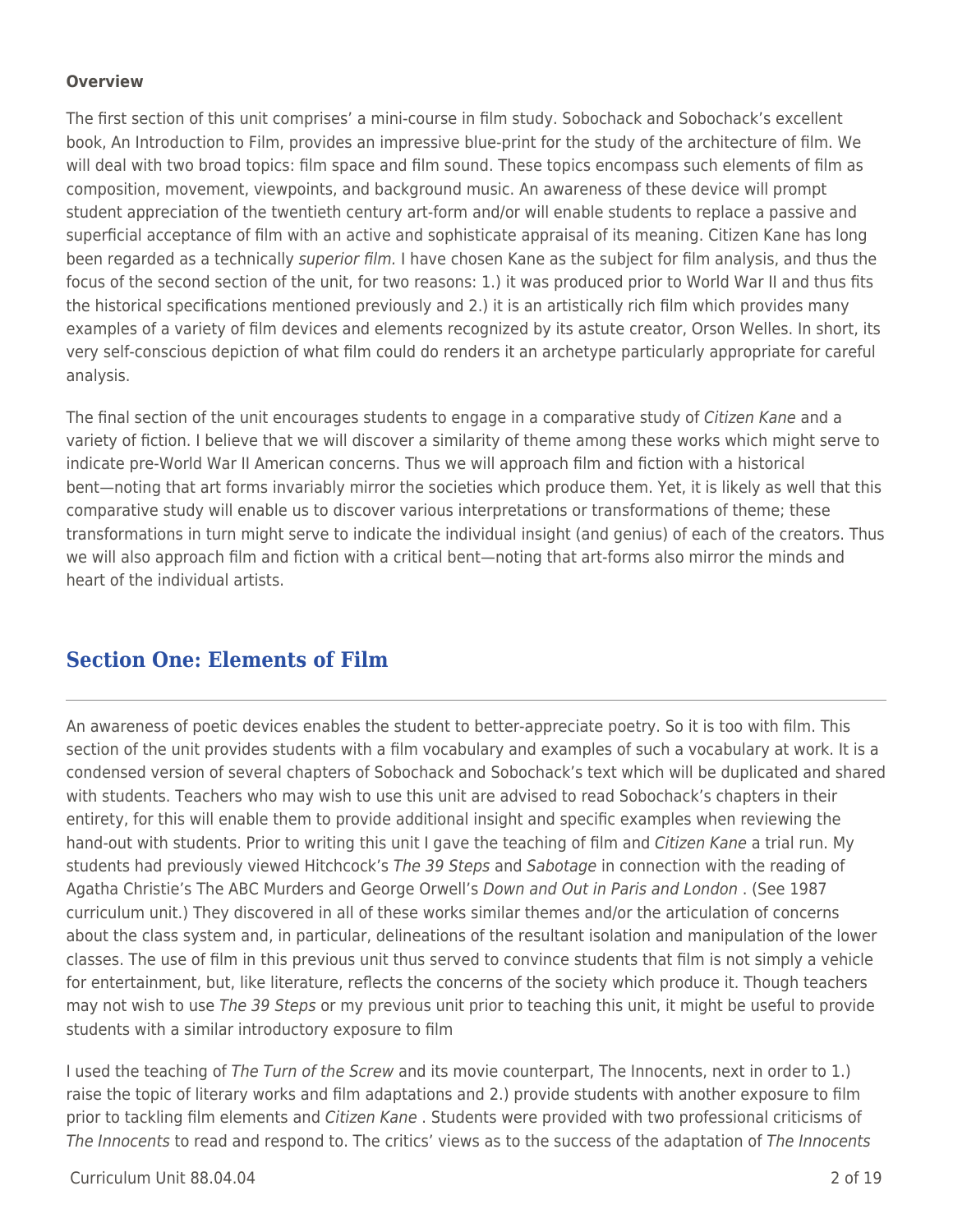varied,yet, both discussed the uses of lighting, film stock, and other elements of film during the course of their arguments. Students were asked to summarize these criticisms by articulating the main ideas expressed by the critics, and the-y were also asked to choose the one they thought was the best and to explain why they made the choice thy did. The reading of professional film criticism provided students with an introduction to the elements of film. The writing assignment—in addition to providing practice with summary writing and argument—served to underscore the seriousness of film study. Again, though teachers may wish to use different films, it is suggested that they introduce students to film criticism through examples prior to providing students with the following hand-out of film elements Such an exercise will result in student "readiness" and/or will serve to articulate the purpose of technical awareness.

When we turned to film vocabulary, I simply passed out notes which I had taken from Sobochack and Sobochack's text. I believe the following summary of the text will work equally as well or better with students. Because the summary is so dense, teachers will have to read it aloud to students (as they follow in their own copies) and stop frequently to further explain ideas and provide salient examples. I found that students were able to provide examples of their own when asked so that the lecture format was tempered somewhat. I do not apologize for the lecture format in the least; I believe it is important to ask students occasionally to listen in order to digest new material. Yet, pressing students for their own examples insures that students remain receptive and involved in this relatively passive classroom activity.

Teachers might wish to devise follow-up-'activities for use after the lecture-discussion which would call for student feed back. For example, a short writing exercise might be assigned; Suggested question—(What did you learn which was most interesting to you? Why? If possible, provide an example from your own viewing which has to do with this topic.) Additional ideas for student activities which will further explicate the elements of film follow the discussion of the Sobochack text.

### **I. Film Space**

The topic, film space, essentially describes the visual component of film which helps to underscore the tone of the work. Tone is the "mood or atmosphere of a film [for example: ironic, comic, tragic] created by the sum of the film's cinematic techniques." 1 Five elements of film space are described below; they are film stock, lighting, composition, viewpoints, and movement.

#### Film Stock

Film Stock refers to the type of film used in a given movie. Though movies are usually filmed in their entirety in black and white or in color, instances of the use of a variety of film stocks in a single movie are not especially rare. The use of sepia-toned segments in the otherwise all-color Murder on the Orient Express provides an apt example. These segments indicate the past by reminding the audience of old photographs or yellowed newsprint and thus-signal use of flashbacks which deal with the kidnapping and murder of a famous child. The use of the sepia stock also helps to isolate and thus underscores the horrific quality of the crime depicted.

Black and white film stock is often used in serious films. In fact, a whole genre of film of the '40s and '50s called "film noir" dealt with the themes of urban decay and/or corruption. Certainly the use of black and white stock puts forth a drab or decaying quality. Black and white film may also indicate conflict as a result of its oppositional quality. In fact, the choices afforded the film-maker within the black and white frame work allow various emotional response to emerge.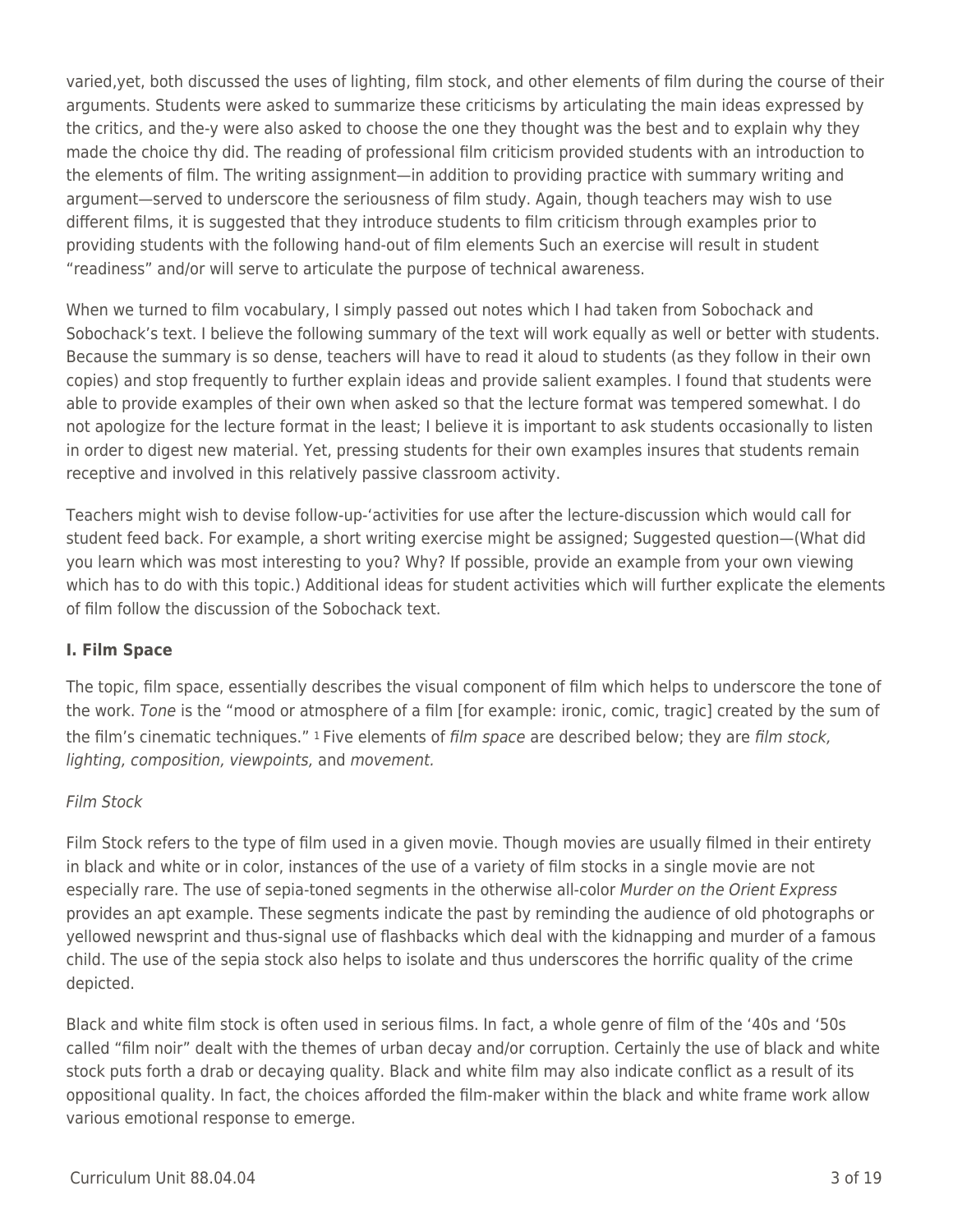Fast (black and white) film has a grainy, high-contrast quality. Sometimes such stock is used to signify or underscore the notion of reality as it reminds us, if not of newsreels, then of newsprint and thus evokes the documentary. However, fast film may also represent the dream; when compared with low-contrast film which is exact—that is, not fuzzy or grainy—the possibilities of representing illusion emerge. In fact, both types of stock may be used in a single film to create a variety of effects. A change of stock in a single film may also signify a change of time or place, and thus helps the viewer to grasp meaning and/or follow the film's plot.

Of course, color film is the preferred choice of our latest film makers. Perhaps a generation of color TV watchers dictate that this be the case. In any event, film makers no longer relegate color solely to glitzy musicals or biblical epics. Various techniques are used within the color frame work to evoke a serious tone or indeed to make a thematic statement. For example, film characters might be clothed in drab costumes and then filmed against brightly-colored machinery: such a technique would emphasize the notion of a dehumanizing technological society.

## **Lighting**

Lighting provides the film.-maker with a powerful evocative tool. The following serve as illustrative samples of the myriad uses of lighting. Pin-points of light focused on the eyes of Dracula produces a hypnotic effect and thus underscores the eerie mood of that movie. Light may.also be filtered to produce a romantic or ghostly effect. Such is the case of the film version of The Turn of the Screw . An over-exposure of light often creates 3d image of heat; thus the visual experience of film is able to evoke another sensory experience Harsh lighting produces a stark or forbidding image, while soft lighting often renders the idyllic. Citizen Kane provides a classic example of the use of light and shadow. A youthful idealistic Kane is bathed in light while the older corrupt Kane is more often filmed in shadows.

#### **Composition**

Composition is simply the arrangement oP people within the frame of the movie screen. The frame might be filled in a balanced way, for example, to indicate harmony;or the frame might be deliberately filmed as unbalanced so as to indicate discord. Often the frame is spontaneously or randomly filmed as an expression of reality. Various types of camera shots affect the composition and thus the tone of a given scene. For example, long shots may serve to dwarf characters within the context of a given environment. Close-ups may enable the viewer to feel an intimacy with a given character, but often protracted close-ups evoke a feeling of claustrophobia or disorientation as the viewer is denied a surrounding environment.

As film provides foreground, middle ground, and background, people and objects may be filmed to provide spatial relationships; this provides visual clues as to the relative importance of various components of a scene. .For example, in The Lady Vanishes Hitchcock creates chilling suspense and the foreshadowing of a poisoning by placing poisoned drink props in the foreground of a shot while placing the unsuspecting (and blithely conversing) victims in the middle-ground.

#### **Viewpoints**

By and large films are filmed from an objective viewpoint That is, the audience sees the actions of characters through its own eyes and not through the eyes of a character. In other words, an omniscient point of view is suggested. Occasionally the subjective viewpoint is used to underscore a character's experience. A James Bond movie might momentarily shift from the objective to the subjective viewpoint in order that we might vicariously experience the protagonist's slalom down a ski-slope, for example. Films that seek to illustrate psychotic states, too, often briefly employ the subjective viewpoint in order to articulate a hallucinatory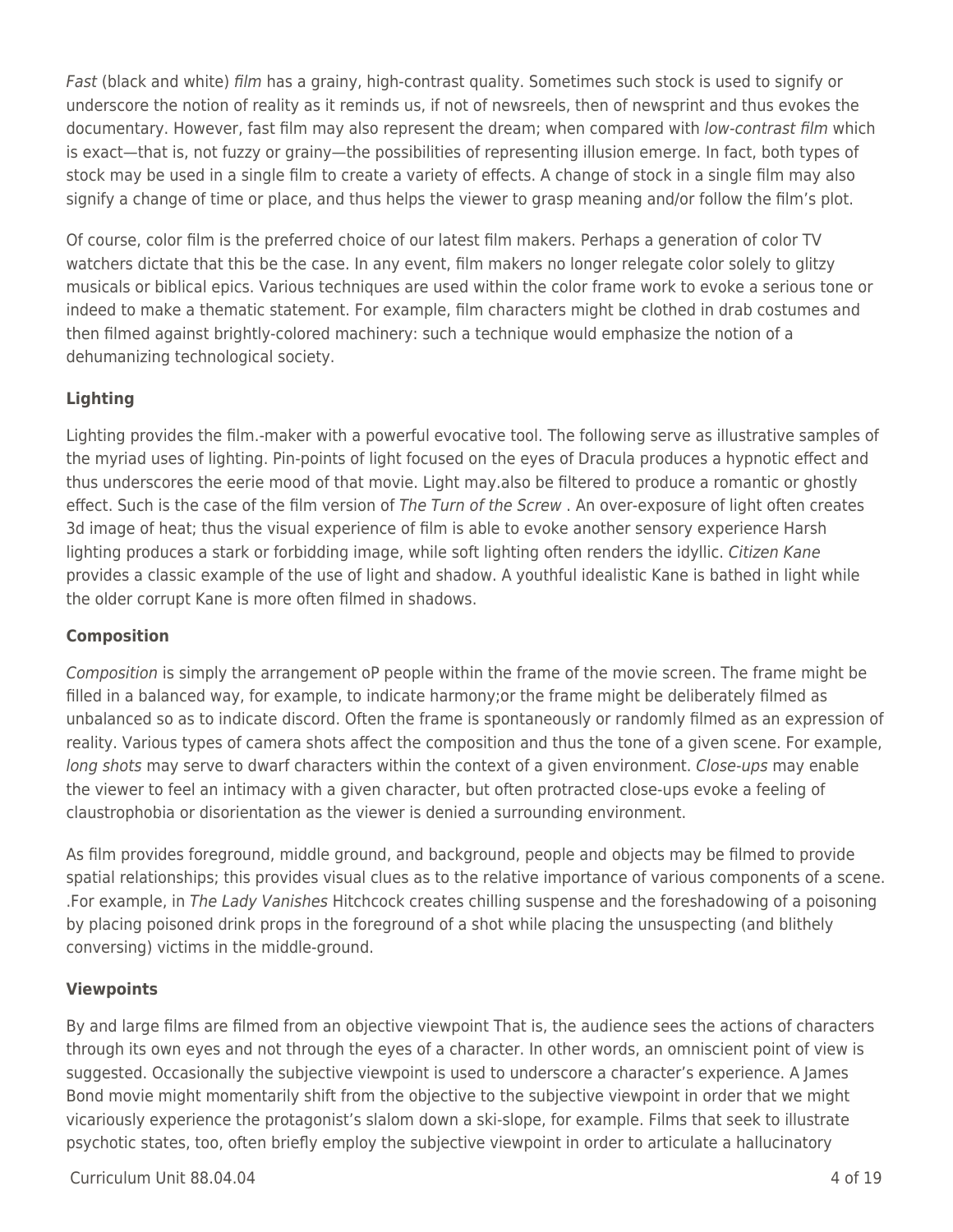experience, for instance. Such usage of viewpoint serves to stimulate an audience's emotional involvement with character or situation. The frame-work of the movie's conventional objective viewpoint does allow any number of variances. For example, the audience can be forced to look down on a subject or up to a subject according to the angle from which the subject is shot. The *high-angle shot* serves to diminish a character through foreshortening while the low-angle shot enlarges the subject. Thus these camera techniques can be used to indicate a subject's vulnerability or strength.

The use of various lenses also serves to diminish or enlarge characters, A man seen running toward the camera equipped with a telephoto lens appears to be running on a tread mill; that is, little distance appears to be covered, and therefore the man appears to be dwarfed by his environment A wide-angle lens, on the other-hand, initially indicates that the subject is far away, but his movement toward the camera causes his size to increase quickly, and the subject then seems to dominate his landscape.

The camera itself can be tilted to show entire scenes at an angle. Such a view creates a sense of disequilibrium.

### **Movement**

There are two types of movement in film: camera movement and subject movement. Subject movement essentially shows the relationship between a given character and his environment or the relationship between the character and another character. The discussion of the use of various lenses in the preceding section provides an.apt example of subject movement. Camera movement provides an interesting tool for delineating character and suggesting a mood. For example, a receding movement may serve to diminish the subject being filmed while forward movement may serve to underscore his importance or his strength.

The use of a slow pan shot when the camera slowly moves across a landscape affords the audience a feeling of omniscience. A change of speed in a pan will produce a variety of effects. For example, a fast pan will cause the audience to feel dizzy or out-of-control. A combination of speeds will produce various rhythms which may be either comforting or disconcerting.

In general, the use of slow motion is relegated to lyrical or romantic scenes, though it may be used as well simply to prolong a scene which may be grisly in nature. Fast motion has a comedic quality. A combination of speeds might indicate life out of balance.

### **II. Film Sound**

Though we might think of film as an essentially visual experience, we really cannot afford to underestimate the importance of film sound. A meaningful sound track is often as complicated as the image on the screen. The entire sound track is comprised of three essential ingredients: the human voice, sound effects, and music. These three tracks must be mixed and balanced so as to produce the necessary emphases which in turn create desired effects. Topics which essentially refer to the three previously mentioned tracks are discussed below. They include *dialogue, synchronous* and asynchronous sound, and music.

### **Dialogue**

Dialogue authenticates the speaker as an individual or a real person rather than the imaginary creation of a story teller. As is the case with stage drama, dialogue serves to tell the story and expresses feelings and motivations of characters as well. Often with film characterization the audience perceives little or no difference between the character and the actor. Thus, for example, Humphrey Bogart is Sam Spade; film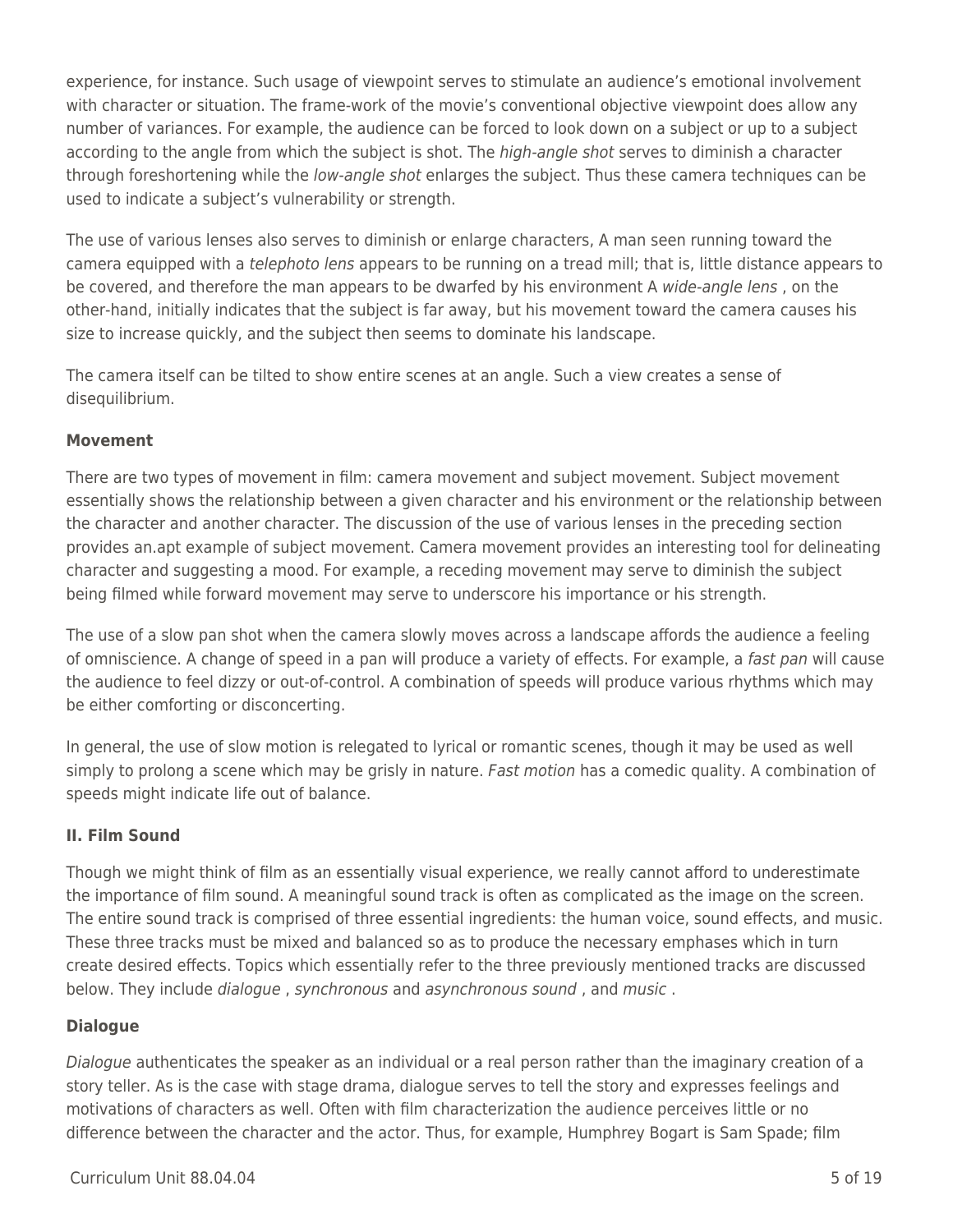personality and life personality seem to merge. Perhaps this is the case because the very texture of a performer's voice supplies an element of character. When voice texture fits the performer's physiognomy and gestures, a whole and very realistic persona emerges. The viewer sees not an actor working at his craft, but another human being struggling with life. It is interesting to note that how dialogue is used and the very amount of dialogue used varies widely among films. For example, in the film 2001 little dialogue was evident, and most of what was used was banal. In this way the filmmaker was able to portray the "inadequacy of human responses when compared with the magnificent technology created by man] and the visual beauties of the universe." <sup>2</sup> The comedy, Bringing Up Baby, on the other hand, presents practically non-stop dialogue delivered at break-neck speed. This use of dialogue underscores not only the dizzy quality of the character played by Katharine Hepburn, but also the absurd quality of the film itself and thus its humor. The audience is bounced from gag to gag and conversation to conversation; there is no time for audience reflection. The audience is caught up in a whirlwind of activity in simply managing to follow the plot. This film presents pure escapism—largely due to its frenetic dialogue.

## **Synchronous and Asynchronous Sound Effects**

Synchronous sound effects are those sounds which are synchronized or matched with what is viewed. For example, if the film portrays a character playing the piano, the sounds of the piano are projected. Synchronous sounds contribute to the realism of film and also help to create a particular atmosphere. For example, the "click" of a door being opened may simply serve to convince the audience that the image portrayed is real, and the audience-may only subconsciously note the expected sound. However, if the "click" of an opening door is part of an ominous action such as a burglary, the sound mixer may call attention to the "click" with an increase in volume; this helps to engage the audience in a moment of suspense. Asynchronous sound effects are not matched with a visible source of the sound on screen. Such sounds are included so as to provide an appropriate emotional nuance, and they may also add to the realism of the film. For example, a film maker might opt to include the background sound of an ambulance's siren while the foreground sound and image portrays an arguing couple. The asynchronous ambulance siren underscores the psychic injury incurred in the argument; at the same time the noise of the siren adds to the realism of the film by acknowledging the film's (avowed) city setting.

### **Music**

Background music is used to add emotion and rhythm to a film. Usually not meant to be noticeable, it often provides a tone or an emotional attitude toward the story and/or the characters depicted. In addition, background music often foreshadows a change in mood. For example, dissonant music may be used in film to indicate an approaching (but not yet visible) menace or disaster. Background music may aid viewer understanding by linking scenes. For example, a particular musical theme associated with an individual character or situation may be repeated at various points in a film in order to remind the audience of salient motifs or ideas. Film sound is comprised of conventions and innovations. We have come to expect an acceleration of music during car chases and creaky doors in horror films. Yet, it is important to note as well that sound is often brilliantly conceived. The effects of sound are often largely subtle and often are noted by only our subconscious minds. Yet, it behooves us to foster an awareness of film sound as well as film space so as to truly appreciate a twentieth century art form, the modern film.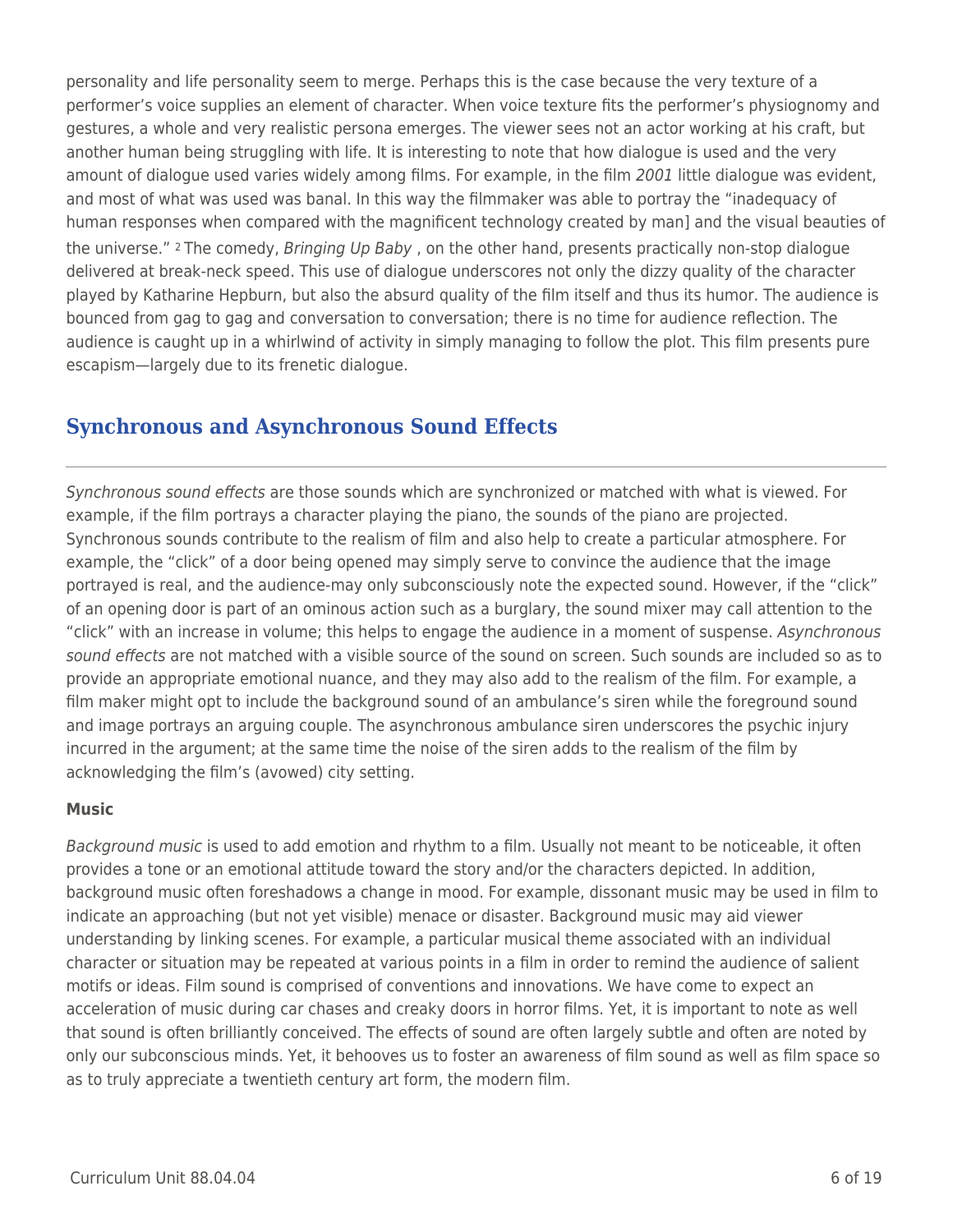1. A. Re-read a short story which has been previously discussed in class. (Thus students will be familiar with the story's plot and theme. We will be using "The Rocking-Horse Winner" by D.H. Lawrence. See 1985 curriculum unit: "A Study of Twentieth Century British Culture Through Art and Literature."

B. Provide a brief summary of the plot.

\_\_\_\_ C. Articulate the theme.

D. Translate the story to film. Choose three film elements to discuss. For example, how would you use *lighting, movement, background music* to support the theme? You may choose any of the film elements for discussion.

Example:

Scene: climax of story ("The Rocking-Horse Winner") Paul rides his rocking-horse furiously, envisions the next winner of the Derby, dies.

Lighting: Harsh? Soft? Use of shadows? Subject (Paul) back-lit? Pin points of light used? etc. Explain choices.

Composition: Balanced? Unbalanced? Close-ups? Long-shots?

Would you make use of foreground, middle-ground, background space? Explain.

Movement: How would you underscore the relationship between Paul and his mother through subject movement?

Camera movement: Would you use a pan shot? Slow motion? Explain.

2. A. View a television drama of one hour's duration.

B. Take notes of the use of background music and synchronous and asynchronous sound.

C. Write a summary based on your notes. D. Discuss how uses of film sound supported the work.

D. Discuss ways in which film sound worked to aid viewer understanding of the material at hand. (Were synchronous sound effects used to create suspense? Were asynchronous sound effects used to emphasize a mood or an idea? Explain. Was the background music varied? Why?/Why not?)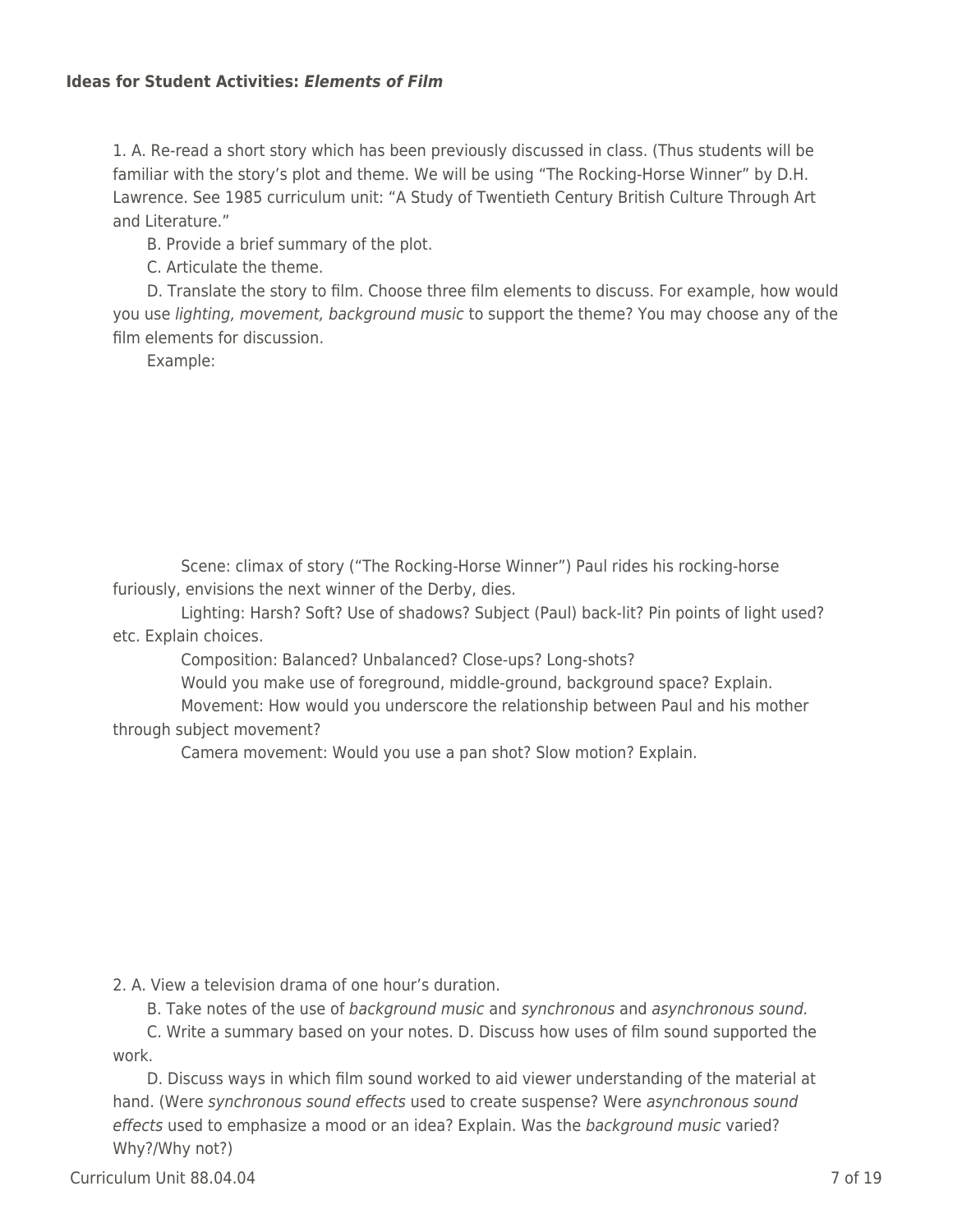#### **Thematic Analysis**

Perhaps Citizen Kane depicts the corruption of the American dream. More likely, it asks us to question the very premise of the American dream, for in *Citizen Kane* the dream of prosperity and influence, the American version of success, is inexorably linked with the demise of interpersonal relationships and personal values. When the public persona of Charles Kane emerges, the private persona is diminished proportionately, and thus it appears that public success and private success are mutually exclusive. It is ironic that a newspaper reporter interviews those closest to Kane in hopes of finding the man behind the public image, for "the man" had ceased to exist—or perhaps never truly existed. Kane's dying word, "rosebud", signifies not only a longing for the values of a lost childhood, but also the realization that true adulthood was never experienced, The child never developed into a man capable of love, friendship, or even (ironically) communication. The public power-wielding man manipulated people as a child manipulates toy soldiers. In fact, Kane saw no difference between people and objects; both were mere extensions of his egocentric personality.

Though one might hold Kane's mother responsible for Kane's arrested development—noting that her misguided decision to separate Kane from the family at an impressionable age was devastating—one must also note that the emerging public man was deemed successful by society, and/or that his egocentric behavior was not only condoned (by society at large), but often applauded.

Kane's pursuit of happiness resulted in his deadening isolation, and though this is tragic in itself, the essential tragedy of Citizen Kane concerns the destruction of those myriad others caught in the devastating web of false values and lost idealism. In short, Kane's loss of idealism symbolizes America's loss of idealism and/or the essential flaw of the American dream.

\* \* \*

Because Citizen Kane is technically rich, it is suggested that the film be shown to students over a period of three days. Students should be encouraged to jot down examples of the usage of various film elements previously discussed as they view the film. These notes can then be shared in discussion during the last portion of each class period. Individual students will invariably make note of different examples of the variety of film elements. Thus with a minimum of teacher in-put a full-blown discussion will emerge. To insure that most,if not all, of the elements of film are discussed, it is suggested that teachers provide students with notetaking sheets complete with headings for each element. These will not be used during the viewing of the movie. Rather, students will copy their notes on these sheets subsequently. This activity will help to organize the follow-up discussion which will move through the elements of film. The additional time provided for students for copying their notes may also enable them to fill in blank (film element) spots from the memory of their recent viewing of Citizen Kane.

In fact, I asked my students to try note-talking and discussion as a first response to Citizen Kane. My particular class had no difficulties with this, and we enjoyed some interesting discussions. It was particularly interesting to note that a variety of examples of film elements was seen by students. Since essentially every frame of Citizen Kane makes use of some technique derived from film elements, perhaps this was not so surprising. Nevertheless, we learned something from one another, and the spirit of sharing was enjoyed by all.

The following paragraphs provide the teacher of this unit with brief delineations of the elements of film

### $C$ urriculum Unit 88.04.04  $\overline{8}$  of 19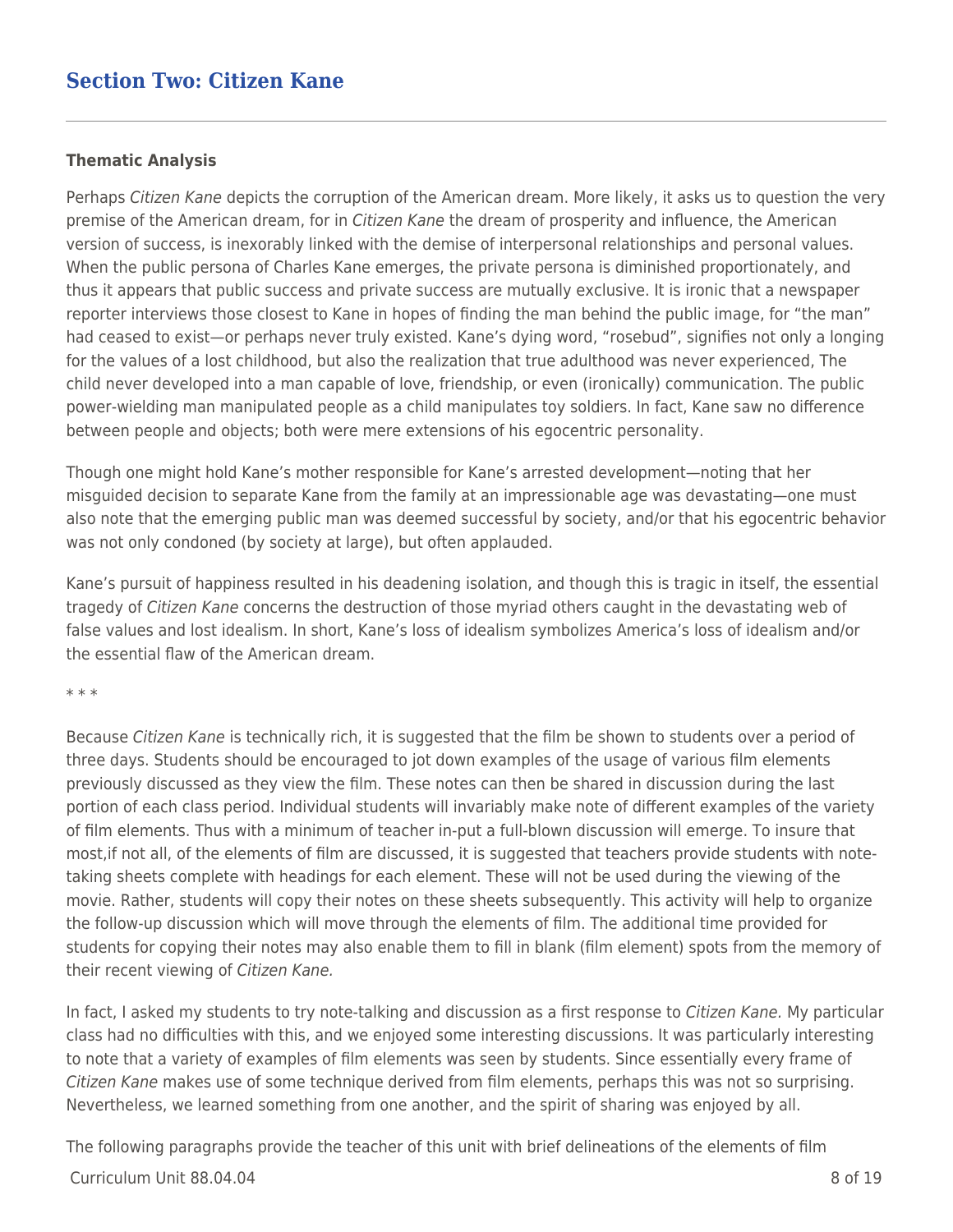discussed earlier as they relate to Citizen Kane. Some of the information provided must be credited to Sobochack and Sobochack and to Robert L. Carringer, the author of The Making of Citizen Kane. By and large such information appears in direct quotes. Many of the remaining ideas emerged from class discussions, and thus my students are to be credited as well. It must be stated that many of the examples of the use of film sound came from the secondary sources Sound is often noted subliminally, and my students and I were much less successful at observing sound techniques. Thus teachers of this unit might expect to have to share at least this portion of the analysis (derived from secondary sources) with their own students.

### **Film Stock**

Citizen Kane has been called "an archetype of film noir [and claimed] an enormous influence on the development of that genre." 3 The use of high-contrast black and white film reminds us of newsprint which is especially appropriate in a film delineating the life of a newspaper tycoon. The oppositional and/or conflictindicating quality of this black and white film is often mirrored in choices of costuming in Citizen Kane. For example, an older troubled Kane is often dressed in stark white shirts and black suits while those around him are clad in less oppositional grey clothes. In this way Kane's internal power struggle (of the public versus the private man) is indicated; at the same time Kane's dynamic demeanor is contrasted with the mundane appearances of other characters. Internal and external conflicts are subtly illustrated, and we realize that both the personal and public repercussions of such conflicts may be enormous.

### **Lighting**

Lighting has an immense presence in Citizen Kane. It serves a variety of functions such as setting the tone of various scenes, foreshadowing the demise of the idealism of Kane, and delineating the effect of Kane's personality on a variety of characters. It is important to note at the outset that in the depictions of Kane's early life the quality of the light used is natural. That is, the "crisp daylight style predominates in the parts dealing with Kane's rise to prominence, Here Kane is seen as a self-starter, an idealist, a reformer, a traditional type—the hope of the future embodied in a genuine American titan. By contrast, most of the harshly expressionistic scenes [those filmed in low levels of illumination] involve the later part of Kane's story after he has become a petty and ruthless tyrant " 4 The opening scene of Citizen Kane provides an apt example of the use of lighting in projecting tone. Kane's castle, Xanadu, is filmed at night. A lighted window and the illuminating effects of fog provide the only means of articulating the structure of Xanadu. It is an eerie scene which depicts loneliness and isolation, and prompts a viewer mood of uneasiness or sadness.

The interplay of light and shadow is very often employed in Citizen Kane. Perhaps the most famous example of this occurs when Kane's face is shadowed s he signs his "Declaration of Principles" prior to printing it in his newly-organized newspaper. An idealistic Kane is depicted here; his principles have to do with printing the truth and fighting for the underdog. Yet, these principles are immediately and essentially overshadowed. The shadowed face of Kane depicts his inability to live by his principles, and/or foreshadows the demise of his idealism. 5 As Kane's power increases so does his ability to "cast shadows" on the lives of others. Thus the film maker often depicts other characters literally in Kane's shadow so as to illustrate the enormous influence of Kane's personality—and the destructive quality of his presence. <sup>6</sup>

### **Composition**

Perhaps the most striking example of the effectiveness of a long-shot occurs in the political rally scene in Citizen Kane . Charles Foster Kane is filmed from some distance and thus is dwarfed—though he stands in front of a vast poster reproduction of himself. The immense contrast between the actual man and the image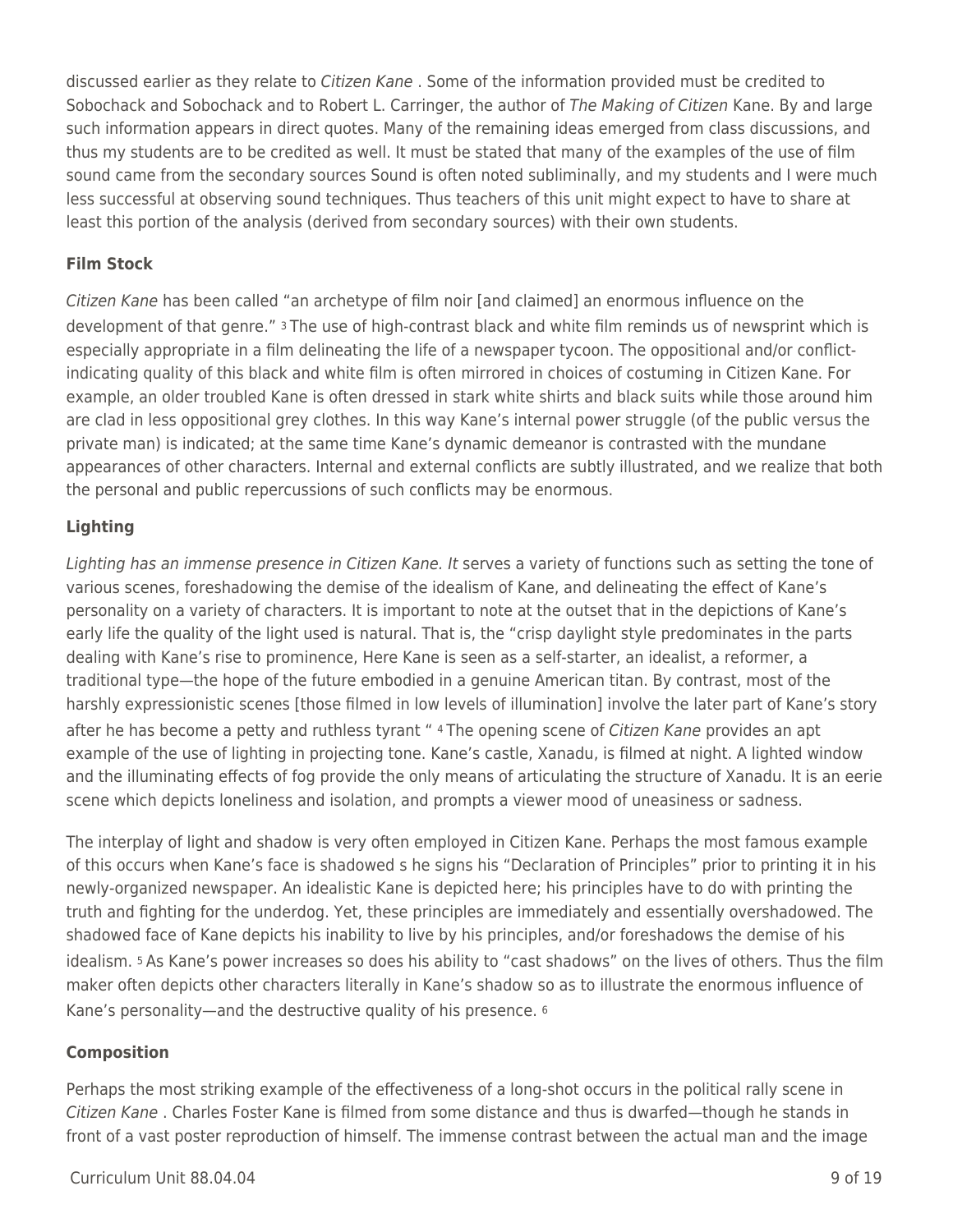once again illustrates the public man's emergence and the private man's demise. Kane's power over others is often Underscored in scenes where he dominates the foreground while other characters are relegated to the middle.ground. Kane is thus perceived as physically superior to-the others and/or as menacing. <sup>7</sup>

"The way in which deep: focus or extended depth of field can show relationships between background and foreground planes is particularly evident in the scene where Kane's mother signs the guardianship of her son over to Mr. Thatcher (in the foreground). Charles' father hovers ineffectually in the middle distance while young Charles is visible through the window playing innocently in the snow. Thus the free spirited boy is present in the viewer's consciousness as we see his mother -put into motion the series of event which will deprive him of his innocence and freedom." <sup>8</sup>

## **Viewpoints**

Kane is often filmed in low-angle shots which emphasize the power of his personality. For example, because of the employment of the low-angle shot, in a post-election scene Kane looms large even though he has lost his bid for the governorship. Conversely, other characters are often filmed with a high-angle shot and thus appear diminished in relation to Kane. Such is the case with Susan Alexander "who appear small even though she is yelling aggressively at Kane." 9 Only once in the film is Kane viewed through a high-angle shot. This example is imbedded in the newsreel segment of "the film with the film." Here an elderly wheel-bound Kane is filmed from above. A hat obscures his face and he is essentially unrecognizable—his powerful demeanor effectively reduced and/or destroyed.

Occasionally in *Citizen Kane* the camera is tilted in order to show entire scenes at an angle. The resultant disequilibrium illustrates a world gone askew. When Kane takes over The Enquirer, the newspaper office is depicted at an angle in order to foreshadow Kane's subsequent loss of dignity and integrity. Susan's cluttered room is also shot at an angle; this employment of the device serves to further emphasize Susan's confusion and unhappiness.

### **Movement**

The most obvious example of subject movement in *Citizen Kane* has to do with the use of the wide-angle lens. Time and again Kane is filmed from a distance, and yet is allowed to traverse that distance with a minimum of steps. 10 Thus Kane is viewed as the master of his environment or as domineering and strong. The most interesting use of a pan shot occurs near the film's conclusion. Kane's possessions are shot from above in a slow pan. The many boxes of objects are initially unrecognizable as such, and in their entirety, resemble an entire city shot from the air. Thus the filmmaker is able to broaden the theme of Citizen Kane and/or indicate that Kane's empty values are mirrored in American society at large.

### **Dialogue**

The use of dialogue in Citizen Kane further emphasizes the contrast between Kane's public and private lives. Scenes dealing with Kane's public side present rapid-fire dialogue often at loud levels. Such dialogue underscores Kane's bravado and insatiable desire for attention. In contrast, scenes dealing with Kane's private life are punctuated with many silences which signify his ineptitude in personal relationships while simultaneously high-lighting his essential loneliness and isolation. When dialogue is evident in these private scenes, it is invariably muted—and somewhat distorted as in his Xanadu scenes with Susan. This echoic distortion emphasizes the vast emptiness of Xanadu and/or Kane's distorted values. 11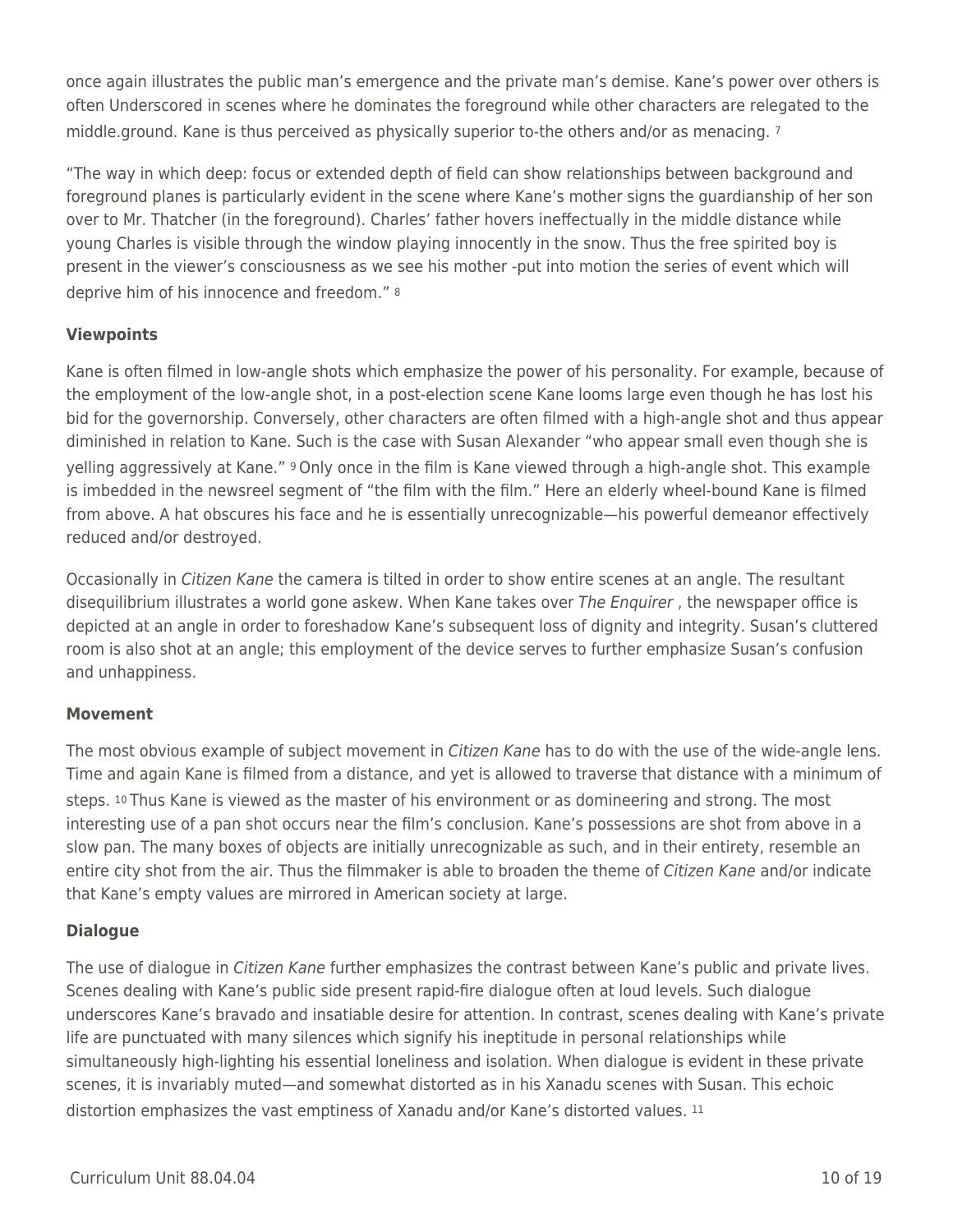### **Synchronous and Asynchronous Sound Effects**

An appropriate illustration of a synchronous sound effect which helps to create realism and at the same time suggests mood can be found early in the film. When the reporter who attempted to uncover the man behind Kane's public facade enters Thatcher's forbidding library, the echoic sound of a metal door opening and closing is heard. This sound adds to the realism of the scene by projecting appropriate sound for a metal door (which in fact as cardboard simply made to look metal) 12 More important, the sound, reminiscent of clanging prison doors, projects a cold and forbidding tone. An asychronous sound effect much later in the film emphasizes and foreshadows a Kane out of control. After Susan leaves Kane, the hideous squawking of a bird is heard. This sound projects both pain and violence, and is followed up in the subsequent scene by Kane's exhibition of frustration and pain in his trashing of Susan's room.

### **Background Music**

The background music of Citizen Kane is made up of two motifs: "Power" and "Rosebud". Such themes "embody the contradiction of Kane—the clash between the ideal of childhood innocence and the corruption of [Kane's] adulthood. They are repeated, whole or in part, in a multitude of variations throughout the score, and these variations follow the story line. Melodically and orchestrically purer in the earlier parts of Kane's life, they become increasingly dark and dissonant as the film progresses." <sup>13</sup>

#### **Ideas for Student Reactions to** *Citizen Kane*

1. Suggest that students write paragraphs which articulate the theme of Citizen Kane. Share these writing in class.

2. Suggest that students choose a single film element used in Citizen Kane and explain how this element serves to explicate the film's theme.

A. Try to insure that a variety of elements are chosen by students.

B. Call for an oral presentation in class so that various ideas are shared.

C. Provide time for a second viewing of the film—if students desire. Otherwise, students may refer to their previous notes.

3. Compare and contrast the British films of the same time period(see 1987 unit) with Citizen Kane. Comment on thematic similarities and differences.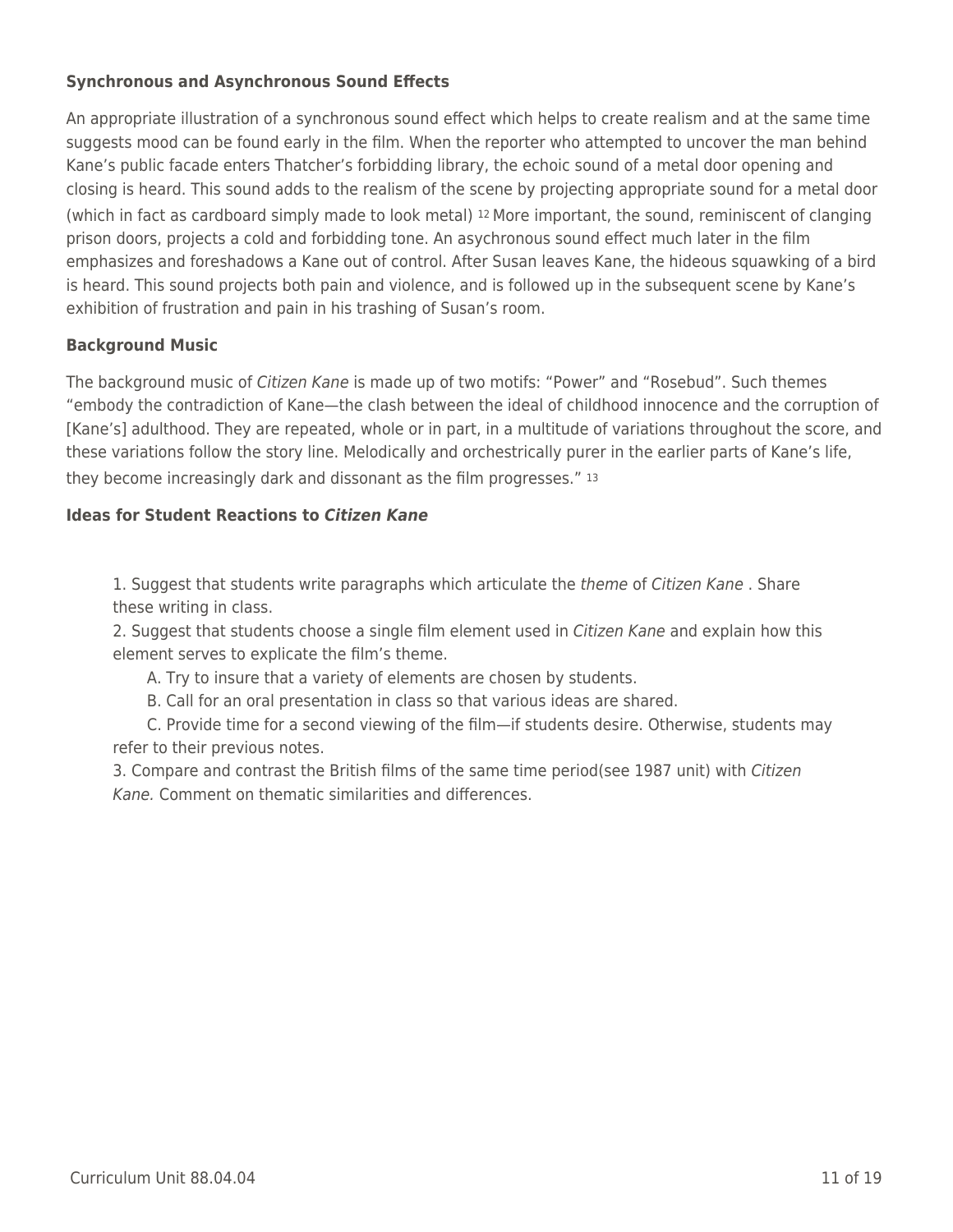## **Section Three: Short Fiction**

This section of the unit provides a variety of short fiction which will be discussed in relation to Citizen Kane. Though I originally thought of pairing Citizen Kane and The Great Gatsby because of the many similarities between the two works, I eventually opted for a broader view of the particular time period which produced Kane; all of the stories considered were published between 1938 and 141. I felt that it was important to stick very closely to the time period of ane, for my assumption is that artists/writers must reflect a particular political and socia-l climate. Fitzgerald's Gatsby, published in 1925, reflects the Jazz Age. The stories discussed below mirror the state of America just prior to World War II. A search through many collections of short stories, in order to find appropriate works, resulted in what I think is an interesting array of fiction. Taken together, they speak of one concern—the loss of American idealism. Looked at individually, they speak of individual segments of American society; that is, each story illustrates the effect of the loss of American idealism on a particular class or group. The very existence of separate vehicles (stories or film) which deal with distinct social groups itself underscores a tremendous isolation which is born of a highly stratified society.

The paragraphs below provide the teacher of this unit with brief synopses of the stories along with the articulations of themes. In addition, brief examples of narrative strategies employed by the authors are presented. Thus students are encouraged to think generally about the elements of fiction—and in particular—about the techniques used to delineate character in the short story.

The discussion questions provided for students are meant to: 1.) encourage thematic comparison among the short stories and Citizen Kane and 2.) initiate discussion about the translation of fiction into film through a comparison of cinematic and written techniques.

#### "Clothe the Naked" by Dorothy Parker

"Clothe the Naked" emphasizes the wide abyss between the "haves" and the "have-nots" in American society. The main character, Big Lannie, lives in squalid poverty while her employers, Southern society women, live in luxurious comfort. The many contrasts delineated in the story serve to underscore the corruption of the wealthy and the necessary acquiescence of the poor in "Clothe the Naked".

Big Lannie accepts the travails of life which include the loss of her husband and children with dignity and stoicism. She finds joy in raising her blind grandson—despite the ardship and fear this responsibility engenars. In contrast, her employers glide through life free from tragedy—ignorant of pain. Their responsibilities include "planting salvia around the cannon in front of the D.A.R. headquarters." 14 Their hardship (losing Lannie as a laundrss when Lannie's grandson is orphaned) is keenly flat and selfishly handled. "Each arrived at the conclusion that she had been too qood to Big Lannie, and had been imposed upon! 15 In fact,only one of Big Lannie's employers will have her back when Raymond is older and .more self-reliant; though this employer, Mrs. Ewing; prides herself on her kindness, the reader is cognizant of her real motive and of her patronizing attitude.

The climax of the story occurs when Raymond goes for a long-awaited walk wearing clothes grudgingly passed on to him by Mrs. Ewing. Instead of experiencing the simple joy of a walk, Raymond is viciously attacked. The author deliberately describes the attack in an ambiguous way, and thus encourages the readr to see the attack symbolically. Raymond is crushed by the uncaring world which Big Lannie has miraculously managed to survive. One wonders what will happen to Raymond once his protectress is gone.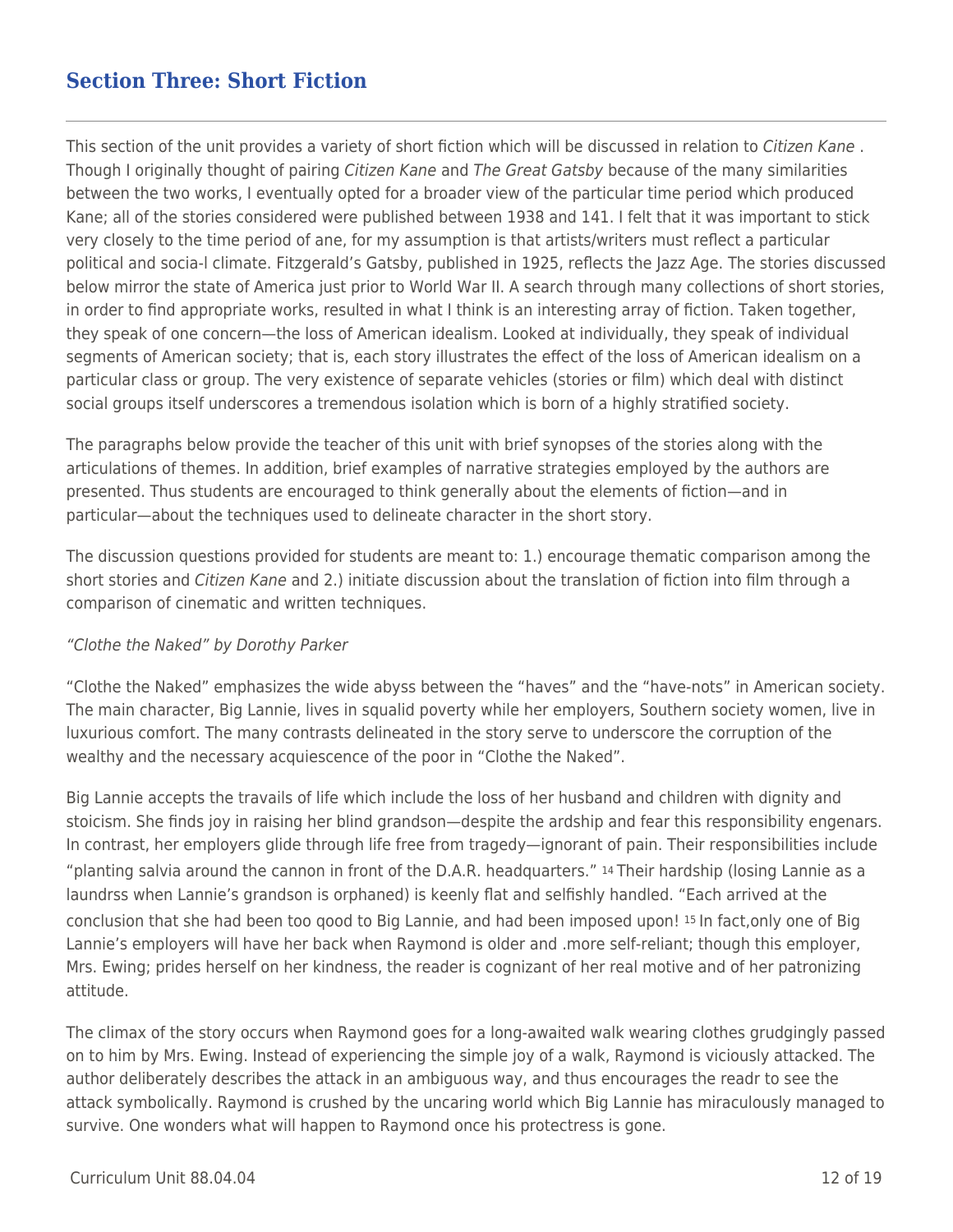"Clothe the Naked" is dispassionately told. There is little use of dialogue, and the events of the plot are simply related with no authorial comment. Characters are often revealed through the use of sentence structure. Thus short sentences describe Big Lannie's situations. The powerful simplicity and straight-forwardness of these sentences mirror Big Lannie's acceptance of fate and her inherent dignity and innocence. "She neither cursed her ills nor sought remedies for them. They happened to her; there they were." 16 Mrs. Ewin's character, on the other hand, is illustrated through complex sentence structure comprised of conditional phrases which mark her as an excuse-bound and essentially delwded character. In order to further contrast the characters of Big Lannie and Mrs. Ewing, Parker often juxtaposes the conflicting sentence styles associated with Big Lannie and Mrs. Ewing. In this way, Mrs. Ewing's false complexity and Big Lannie's elegant simplicity are underscored; "But Mrs. Ewing, admittedly soft-hearted certainly to a fault and possibly to a peril, kept her black laundress on. More than ever Big Lannie had reason to call her blessed." <sup>17</sup>

"Clothe the Naked" (story and title) describes a loss of idealism and a corruption of values in American society. "The Naked" are the poor who are trampled bL thos who worship materialism and power. "The Naked" are also the only surviving innocents in a corruDt Amrican landscape.

### "Slipping Beauty" by Jerome Weidnan

"Slipping Beauty" is essentially a vehicle or.the immigrant's reaction to American values. In fact, two-thirds of the story is comprised of a seltzer salesman' monologue on American life. Mr. Yavner tlls of two daughters, Yettie and Jennie. Yettie, the older, worked hard learning how to coo and sew while attending business scool in order to procur a steady job (and a husband). Jennie, the younger, quit school in order to read magazines and smoke cigarettes by day, and run around with jobless boys by night. Much to Mr. Yavner's dismay, Yettie remains husband-less and work-bound while Jennie is arried to a "nice fellah Cwith3 a steady job by the city." 18

Yavner reacts vehemently to te American scene where happiness res ults from the luck of the draw rather than from personal development. Yavner states that there is nothing to learn in America. When a parent's advice is followed there is no reward while the flouting of parental (old world) values results in "success." Thus the work ethic seems to result in more work while laziness is rewarded with a life of leisure. In short, the selfish doll is highly regarded in America where imae rather than substance is valued.

"Slipping Beauty" has the structure of the fairy tale or the fable. Mr. Yavner serves as an old-time story-teller of the oral tradition who simply relates the facts and ultimately the moral of the tale. The author provides a brief introductory material which serves as a doorway through which we may view the story teller of years gone by; that is, we are introduced to Mr. Yavner through a "contemporary" character who describes Yavner's dress, work style, and other idiosyncracies. In this way the author distances us from Mr. Yavner. Both the introductory framing device and the fairy-tale structure of the story serve to underscore the abyss between old world and new world lifestyles, and the reader is called upon to assess the value of the modern existence.

### "Prelude" by Albert Halper

"Prelude" is a story of anti-semitism and the spectre of fascism. The immigrant family of father, son, and daughter, the Silversteins, is initially verbally taunted and then finally viciously attacked by a gang of unemployed youths.

The story emphasizes the failure of the melting-pot scheme and the illusiveness of the American dream. The members of the gang are alienated and frustrated, for there is no "American dream" for them. The

### Curriculum Unit 88.04.04 13 of 19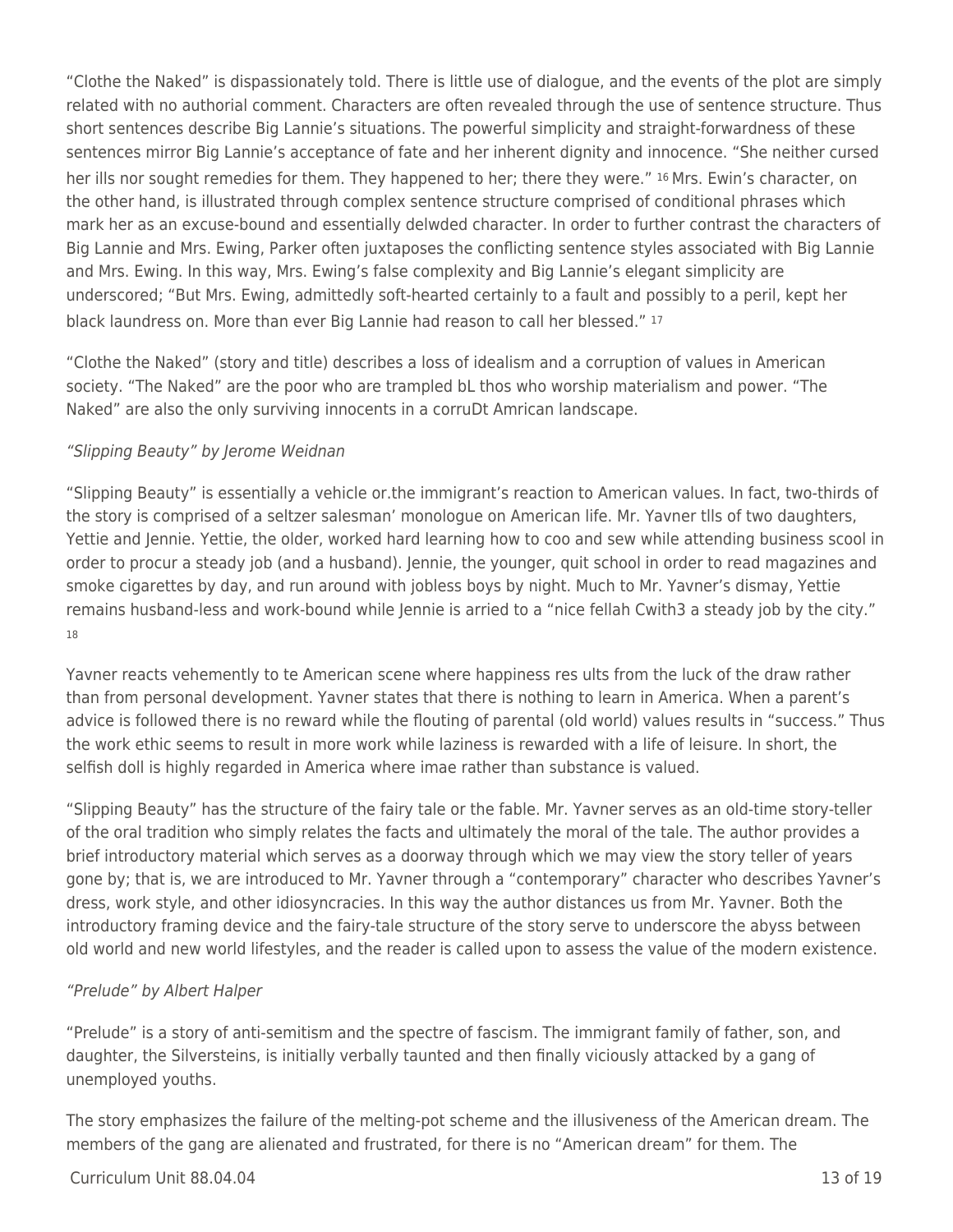Silversteins live in isolation in a gentile neighborhood and cannot count or their neighbors for help when thy ar attacked.

The hatred which is born of a segmented or non-cohesive society is ultimately self-destructive; as the daughter points out to her passive neighbors, " . . . after they get us down they'll go after you." 19 "They" are any of the unbridled disenfranchised members of society who fight (ironically one another) for a piece of America nuch as a dog might fight his own kind for a bone. "They" are also those people who—having lost a sense of dignity or self-worth—are prime candidates for member:ship in a fascist army.

"Prelude" is told from the point of view of Harry, the son. We are privy to Harry's thoughts with regard to the events of the story as well as his feelings about his father and sistzr. Harry is a sensitive and intelligent character whom we instinctivelv trust as a narrator. His ability to analyze his sister's rage and his father's passivity in the wake of the gang attack, establishes his narration as essentially accurate though passionate. The use of this technique of first-person narration draws the reader into the events of the story. We feel as thou3h we know Harry, for he speaks directly to us. As a result, Harry emerges as a realistic creation, and we, the audience, feel that his world may indeed be ours as well.

### **Questions for Students:**

1. Compare/contrast the characters of Charles Kane and Big Lannie with reard to the ideas of power, strength, and success, What is success?

2. Discuss the meanings of the titles of each work.

3. Compare Dorothy Parker's use of symbolism/ambiguity in "Clothe the Naked" with the symbolism inherent in Citizen Kane (Rosebud, etc.) How would you create the ambiguity of the attack on the grandson ("Clothe the Naked") in a film adaptation of that story?

4. Dorothy Parker's use of conflicting sentence structures with regard to Big Lannie and Mrs. Ewing serves to create rhythms which we associate with each character. How do hese rhythms help to delineate character? How might this establishment of rhythm be accomplished in film? Discuss with regard to various film elements. (Use of background music? Pace of dialogue? Visual rhythm through the use of composition?)

5. Why does the author use a contemporary character to introduce us to Mr. Yavner in "Slipping Beauty"? Would such an introduction work in a film adaptation? Why? Why not? If not, what cinematic techniques could you use to create a similar effect?

6. Discuss the theme of isolation with regard to Citizen Kane , "Prelude", "Slipping Beauty", and "Clothe the Naked". Why are the characters in each ork isolated? What is the result of this isolation? Reiterate the film techniques which underscored isolation in Citizen Kane. What literary techniques are used to underscore the distance between characters in "Clothe the Naked" and "Slipping Beauty"?

7. Compare/contrast the parental concerns dig-played in Citizen Kane , "Slipping Beauty", and " Prelude".

8. How does the use of first-person narration help to delineate the character of Harry in "Prelude"? How does this first-person narration affect the reader? Why? How could this narrative technique be used in a film adaptation of "Prelude"? or Would the employment of particular elements of film serve the same purpose? Explain.

9. Compare and contrast Mr. Yavner's ("S1ipping Beauty") and Mr. Silverstein's ("Prelude") feelings about America.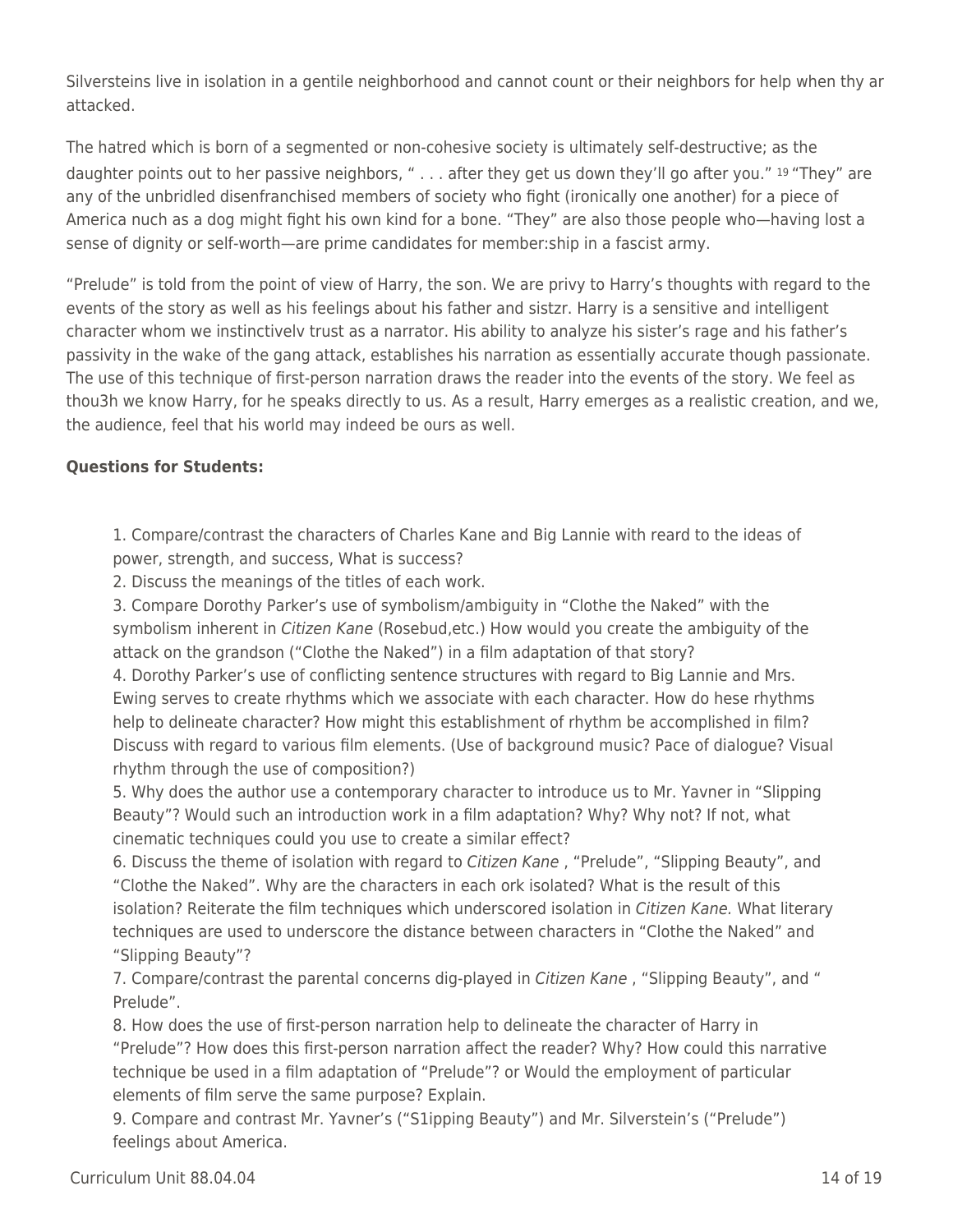10. Discuss the political and personal repercussions the segmented society as delineated i "Preluae".

11. Comment on the differences of focus (varying social groups) in the short stories read and the film viewed.

The tacher of this unit may wish to further expand the third section or the reading. portion of the unit should student interest in the time period remain high. Thus I include below additional suggestions for short story reading which will further delineate the concerns of American society just prior to World War II. The following descriptions of these stories are simply meant to apprise the teacher of their essential themes, and they are therefore extremely brief.

### "The Standard of Living" by Dorothy Parker

Parker illustrates the vacuousness of two lower-middle-class shop girls who imitate society women in gesture and attitude while dreaming of the procurement of a million dollars.

#### "Eight-Oared Crew" by Harry Sylvester

"Eight-Oared Crew" describes the relationship between the immigrant class and the third-generation upperclass of an Ivy League School.

#### "The Girls in Their Summer Dresses" by Irwin Shaw

Shaw poignantly reveals the loneliness inherent in an upper-class marriage based on convenience and sex rather than on friendship and love.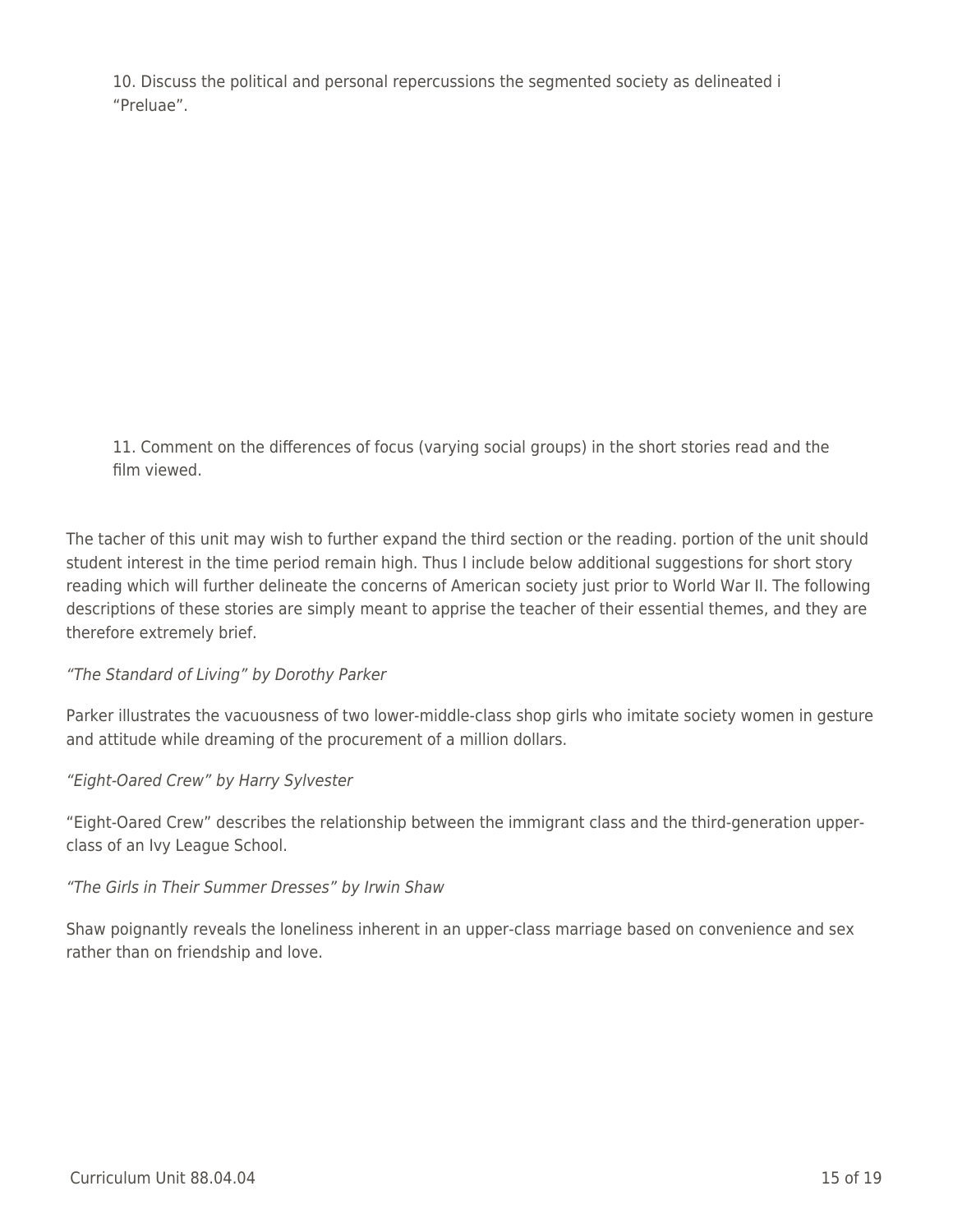# **Closing the Unit: An Opportunity to Adapt Fiction Into Film**

It has always been my contention that student appreciation of an art form is markedly increased when the.L are provided with the opportunity for creating an example of that art form. This hands-on procss enables students to put to use the knowledge gained through study and analysis. The act of creatinn also serves to underscore the value of students' own ideas and feelings. I have encouraged this sort of creative endeavor in the past, and as a result have seen student enthusiasm, cooperation, and self-esteem increase. Creative projects encourage the most reluctant of students to "speak their minds."Interestingl y enough, I have noted time and again that the quie, less articulate student often "shines" in this arena. In short, there are potential artists, poets, photographers, and perhaps even film makers, often sitting anonymously in the back rows of our classrooms, who benefit greatly from the creative component of education. Thus I hope to provide my students with the opportunity for filmmaking in the form of adaptations of the previously read short stories) as the final activity of this unit. Many of the questions for students in the previou section of this unit are meant to initiate discussion about the adaptation of fiction into film. Thus students should be "primed" for this large project of film making through adaptation.

I hope to work closely with the theatre and writing teachers of our arts program at the Cooperative Migh School in planning this student-produced work. I envision student activity in a variety of arenas including script-writing, acting, directing, and camera work. The school has a "camcorder", and we will be able to call upon the Center for Theatre Techniques for technical assistance.

At this point such a project looms large in my mind. I am cogizant of the fact that this is a project which can evolve only through the cooperative efforts of a variety of players, and that I cannot with any certainty map out a comprehensive plan for film production at this point in time.

Yet, ideas are beginning to emerge even now through discussions with my seminar fellows and others. Perhaps we will be able to film the *process* of learning about film which will culminate in another film making activity.Perhaps we will go beyond film adaptation in order to create a film which will cature th thoughts, dreams, or themes which are foremost in the minds of our students. If this idea of film production seems am biguous(and surely it is), it is exciting in its possibilities as well. Realizing that one must begin the process—even amidst the initial brain-storming phases of creation—I include below one final exercise for students which is simply meant to encourage a preliminary discussion on the film adaptation of a particular short story.

### **Exercise: Using the Elements of Film in the Adaptation of Short Fiction (** *Initial Scene* **)**

- 1. What kind of film stock would you choose for the particular story at hand? Why?
- 2. What use would you make of lighting? Why?

3. What would be the composition of your first shot? (Would you use a long-shot? Close-up? Highangle shot? Low-angle shot? Why?)

4. How would you use either camera movement or subject movement to make a statement about the character(s) presented?

- 5. Discuss the pace and volume of the dialogue presented in the inital scene.
- 6. What use would you make of synchronous and asynchronous sound effects? Why?
- 7. Choose a song or a melody which would serve as background music for the opening scene.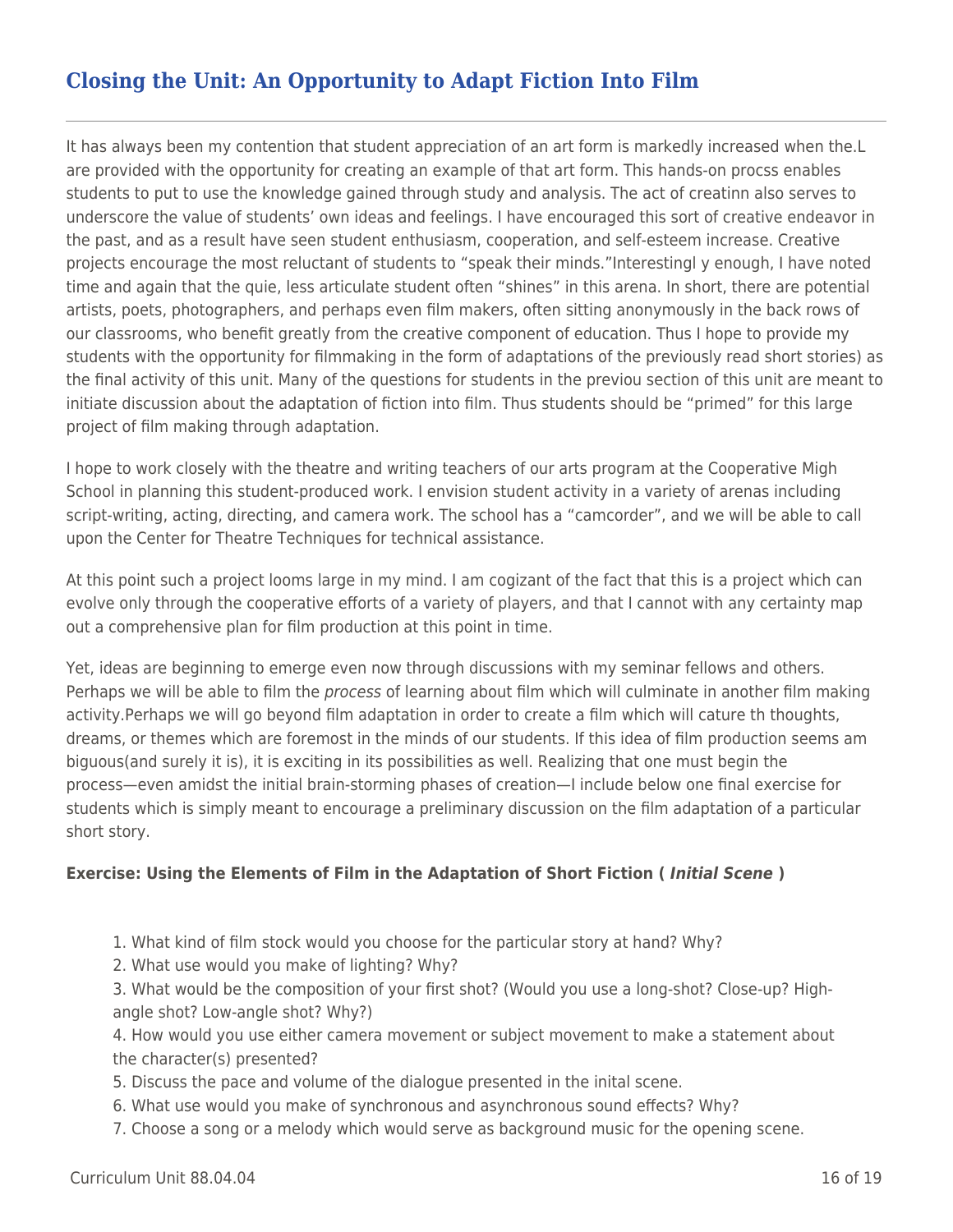## **Notes**

- 1. Thomas Sobochack and Vivian Sobochack, An Introduction to Film , p.493.
- 2. Ibid , p.177.
- 3. Robert L. Carringer, The Making of Citizen Kane . p.86.
- 4. Ibid , p.84.
- 5. Thomas Sobochack and Vivian Sobochack, An Introduction to Film , p.73.
- 6. Ibid , p-73.
- 7. Ibid, p.79.
- 8. Ibid , p.86.
- 9. Ibid , p.88.
- 10. Ibid , p.85.
- 11. Ibid, p.183
- 12. Ibid , p.459.
- 13. Robert L. Carringer, The Making of Citizen Kane , p.108.
- 14. Ernestine Taggard, ed., 20 American Stories , p.93.
- 15. Ibid. p.91.
- 16. Ibid , p.90.
- 17. Ibid , p.95.
- 18. Roger Goodman, ed. , 75 Short Masterpieces, p .262.
- 19. Ernestine Taggard, ed. , 20 American Stories, p .156.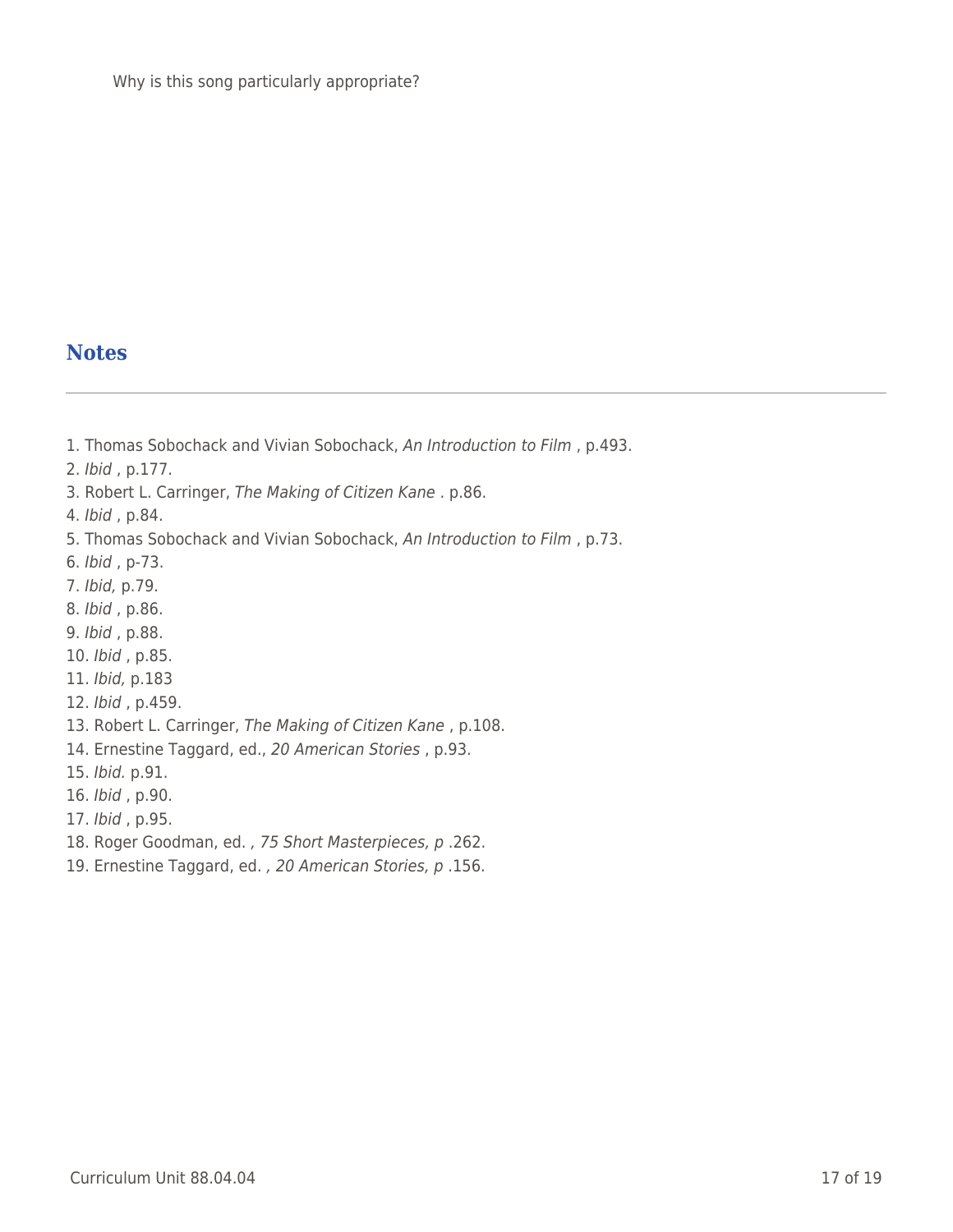## **Student Readings**

(These stories are included in the anthologies listed in the Teacher Bibliography.)

"Clothe the Naked" by Dorothy Parker "Slipping Beauty" by Jerome Weidman "Prelude" by Albert Halper "The Standard of Living" by Dorothy Parker "Eight-Oared Crew" by Harry Sylvester "The Girls in Their Summer Dresses" by Irwin Shaw

\* \* \*

## **Teacher Bibliography**

Carringer, Robert L. The Making of Citizen Kane . Berkeley: University of California Press, 1985.

This fascinating book providessa"back-stage'. Iook at film creation. It is a comprehensive technical study of Citizen Kane which includes discussions on scripting, art direction, and cinematography.

Crane, Milton, ed. 50 Great American Short Stories. New York: Bantam Books, 1963.

This fine collection of American short stories is representative of the USA, for it includes regional and ethnic works.

Giannetti, Louis. Understanding Movies. Englewood Cliffs, New Jersey: Prentice-Hall Inc., 1987.

This fine text deals with such cinematic subjects as: theory, acting, editing, and sound.

Goodman, Robert L., ed. 75 Short Masterpieces. New York: Bantam Books, 1961.

This anthology of short fiction from world literature includes many well-known and lesser-known masterpieces. Sobochack! Thomas and Vivian. An Introduction to Film. Boston: Little, Brown and Company, 1987.

This text provides the film student with easy-to-follow explanations of a variety of film elements. Many illustrations both visual and written—serve to delineate (a working) film vocabulary.

Taggart, Ernestine, ed. 20 American Stories . New York: Mantam Books, 1947.

This anthology provides many student-tested/ high-interest American short stories.

\* \* \*